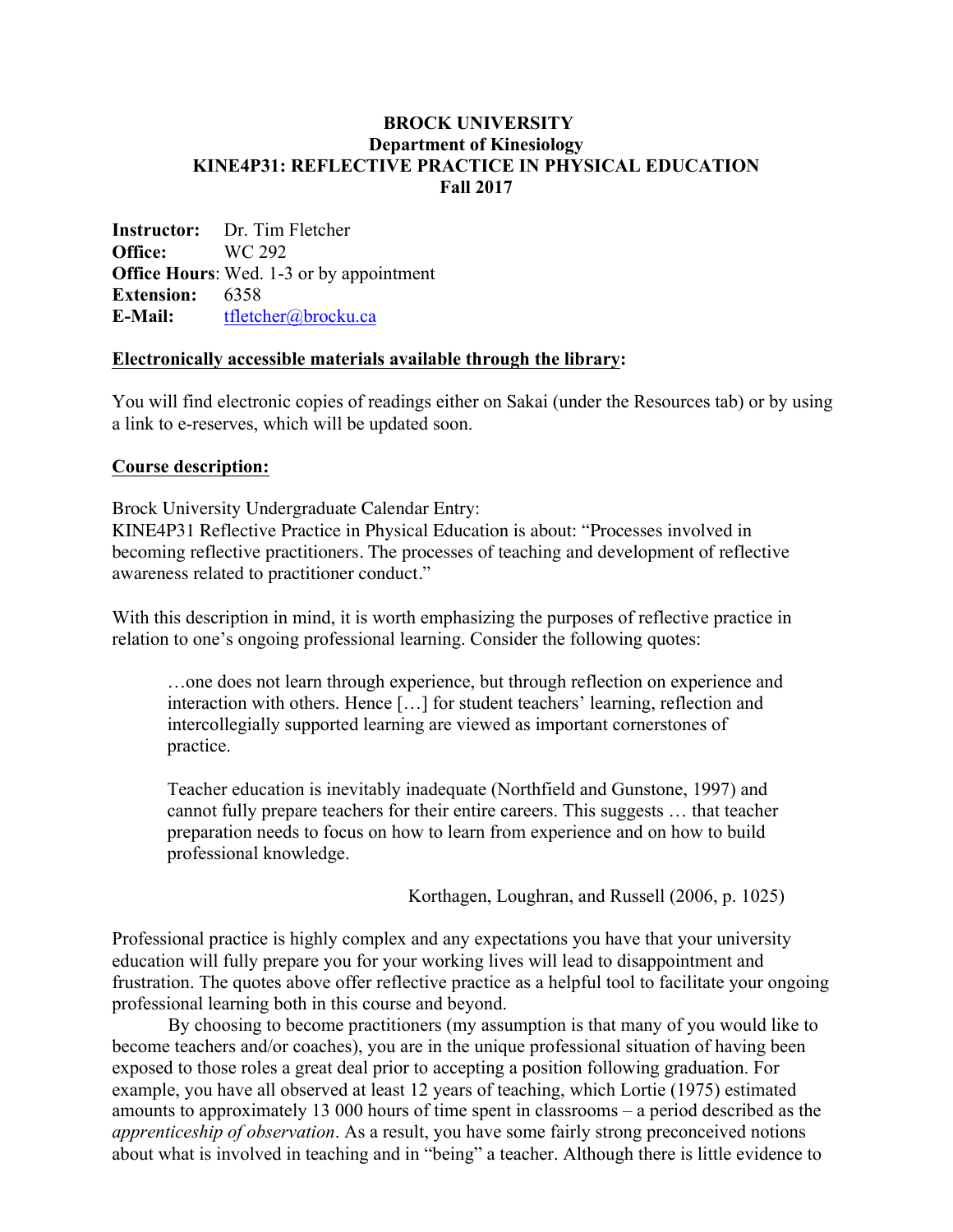support similar claims about coaching, we might assume that many of you have had a similar, extended exposure to what coaches do. However, it is important to acknowledge that most of the views you have of teaching/coaching have been made from only one "side of the desk" (Lortie, 1975, p. 61). For example, you have seen teachers and coaches interacting with learners and perhaps implementing some teaching strategies – consequently, you also have some views on how effective/ineffective some of those practices were for your own learning. However, how many times did you speak to your teachers or coaches about the decisions that went into their visions and objectives, planning lessons or activities, assessing student learning, dealing with inappropriate behaviour, and so on?

One of the main aims in this course is to allow you to gain some insight into the *processes* of being a reflective practitioner – the things that occur behind the scenes and the thoughts that go on in practitioners' heads both as they happen and after they happen. These ideas about reflecting-in-practice (as it happens) and -on-practice (after it happens) were introduced by Donald Schön (1983) in his influential book, *The Reflective Practitioner.* A key aspect of the course is to have you think about, experience, and reflect-in and -on practice and learning from the intertwined perspectives of practitioner *and* learner. Focusing on the learner is one of the fundamental shifts required for powerful practice, and it is my hope that (if you haven't already) you will begin to make this shift throughout the course.

In the course you will be exposed to a variety of ideas about professional practice (with heavy emphases on teaching and coaching), and activities that you can experience to help you on your journey to becoming a successful professional. You will be engaging in small and large group work, presentations, writing, planning and refining, reflection and self-appraisal. For you to get the most out of your experience of the course, you will need to be engaged in class discussions in some way and so it is important to come to each class thoroughly prepared. It will not be the same format for every class, but it is my hope that it will be both engaging and enlightening.

#### **Learning Objectives:**

During the course, students will:

- 1. Become familiar with some of the processes of reflecting in- and on-professional practice;
- 2. Examine their reasons for wanting to be a certain type of practitioner (e.g., teacher);
- 3. Be actively engaged in the processes of preparing to become a practitioner;
- 4. Participate meaningfully in the day-to-day activities of the class;
- 5. View teaching and learning situations from the perspectives of teacher/coach *and* learner;
- 6. Examine the relationship between course activities, the readings, and their development as a practitioner;
- 7. Begin to develop habits of reflective practice;
- 8. Begin to see value in reflective practice.

#### **Course Evaluation:**

|                                  | Weight | Due                 |
|----------------------------------|--------|---------------------|
| Vision for Professional Practice | 30%    | Thurs. Oct. 5, 2017 |
| Reflecting-in and -on-action     | 30%    | Thurs. Nov. 9, 2017 |
| Reflecting on Reflecting         | 30%    | Mon. Dec. 4, 2017   |
| Documenting your Thinking        | $10\%$ | Throughout the term |

#### **Marking Schemes will be provided for each evaluative component prior to the due date**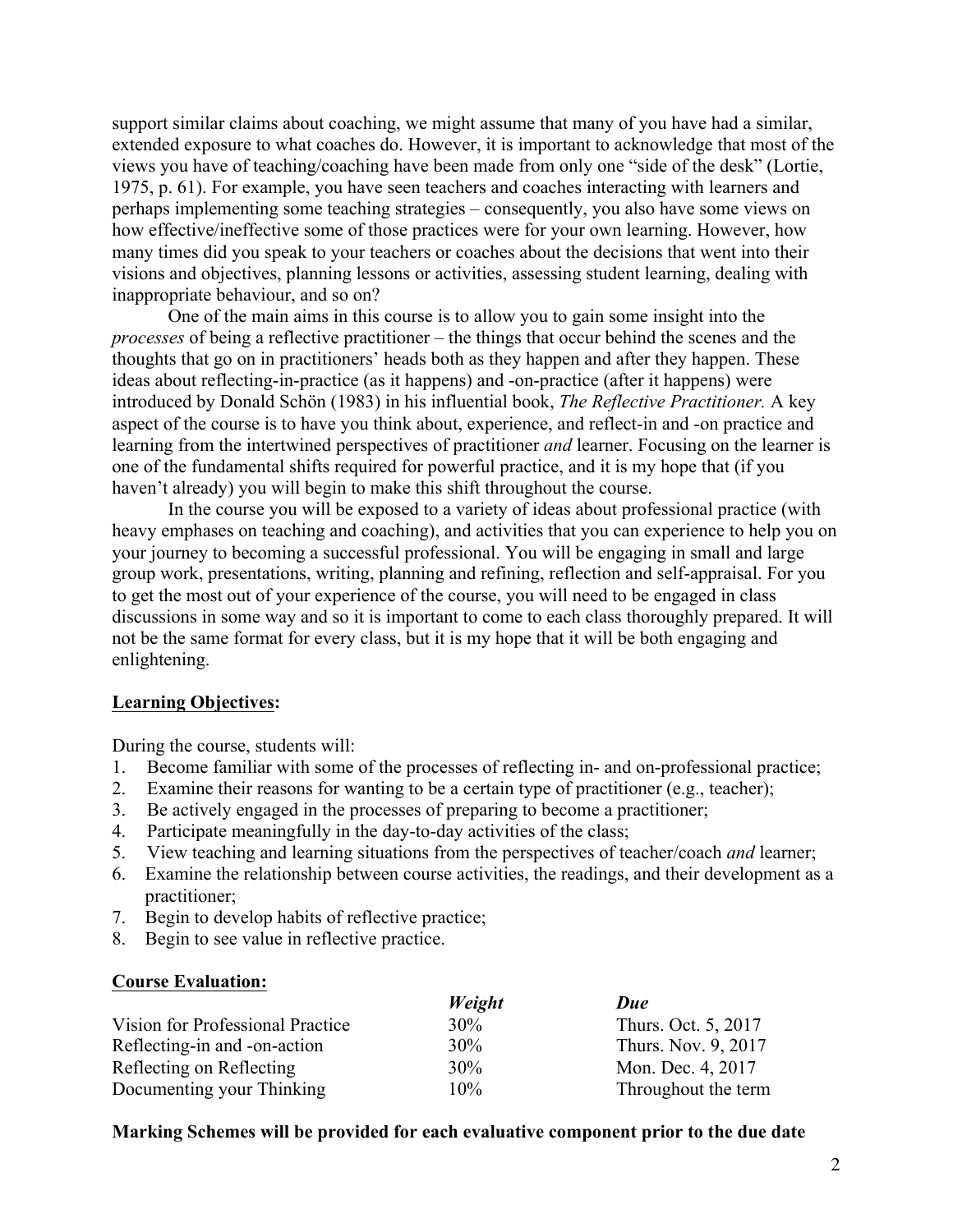# *Formatting*

Unless stated otherwise, any written piece of work submitted as part of an assignment should be typed, double-spaced, with at least 1-inch margins, 12-pt font, in Times New Roman or Arial. Pages should be numbered. You may submit assignments electronically or print documents double-sided.

# *1. Vision for Professional Practice (30%) – Due Thurs. Oct. 5, 2017*

The aim of this partnered assignment is to have you begin thinking about your vision for teaching physical education or coaching youth sport (or other form of professional practice) – or the things that will guide your teaching/coaching behaviours. Further, it signals the beginning of a professional dialogue that you and I will engage in through the course.

There are several steps needed to complete this assignment:

- First, find a partner with whom you feel comfortable working. You need to be honest and open in describing your thoughts for this assignment, so it pays to select someone that you know and/or trust.
- Second, with your partner develop some interview questions that will help both of you describe your experiences of physical education, youth sport, and/or physical activity. These should be open-ended (i.e., not answerable as yes/no) and during the interviews you should be prepared to probe (e.g., can you tell me more about that? Why do you think that? Can you provide some examples? How did that make you feel?)
- Third, interview each other, recording the interviews (you should think of the interview more as a conversation rather than a journalistic-type interview – see probe questions above). You could also interview each other via email, or a combination of the two.
- Fourth, listen to the interviews and write down excerpts/quotes that you feel are important, insightful, or that capture an important descriptive moment.
- Fifth, work with your partner to identify some common themes AND some differences in opinion. This should not be thought about as disagreements but rather how one person found an experience more (or less) beneficial or powerful than the other, and explain why. For example, one of you may have found the thrill of competition to be the main motivating factor for your participation while the other may have found interacting with friends to be the most important.
- Sixth, write the paper together. There are several ways to do this. You could both sit down at the computer together, or one person could do one section and the other person another. It doesn't matter, as long as you both feel that the final product fairly and accurately represents the thoughts, ideas, experiences, and opinions of both of you.

My suggestion is to structure the paper in the following way:

- Section 1: A brief introduction on reflective practice (What is it? Who has said what about reflective practice? Why is it thought to be important?), the role/purpose of a vision for teaching/coaching or other form of professional practice (i.e., several links to the literature) and a quick summary of what you will discuss in your paper
- Section 2: An analysis/discussion of prominent issues, points of view, or goals that you each want to achieve as a professional practitioner (e.g., teacher/coach)
- Section 3: An analysis/discussion of prominent issues, points of view, or goals that you want learners to achieve with their time with you as their teacher/coach
- Section 4: An analysis/discussion of clear and explicit links to learning about yourselves/each other that has occurred from writing this paper.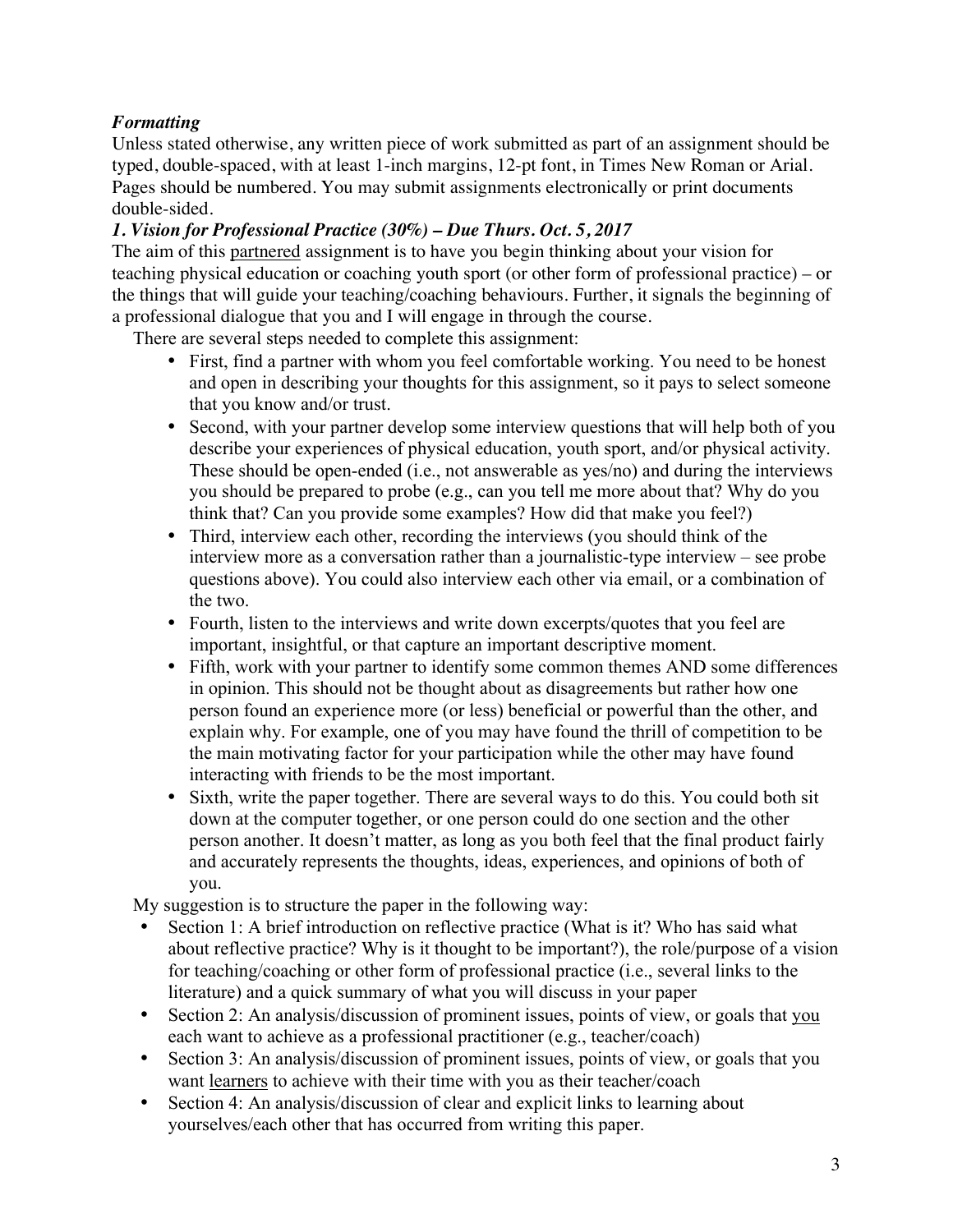Section 5: A brief conclusion that ties things together. \*\*\*You should not feel that you have to follow this outline.

The word limit for this paper is 2000 words MAXIMUM, double-spaced – that is, if you choose to submit a paper in the formal sense. It is acceptable to submit this in an essay-style written piece, in written expanded points, in a mind-map/brainstorm/spider-web with visual images, in a video, or another form of representation. If you choose to submit an assignment that might be considered 'alternative' in its format, you MUST see the instructor before doing so in order to agree upon some benchmarks or essential features. For example, if you choose to use a mind-map, your visual representation must be supplemented with written explanations of the connections you have made.

If you are going to record your interviews, the Garage Band application on Macs works well, as does Audacity if you have a PC (this is a freely downloadable program).

#### **\*\*\*OPTIONS\*\*\***

• You might collaborate with another group to access other interviews, however, you can only submit a paper written by a maximum of 2 people.

## *2. Reflecting in- and on-action (30%) – Due Thurs. Nov. 9, 2017*

The aim of this individual assignment is to begin identifying and applying habits of reflective practice. You will teach a small group of your peers. The "thing" that you will teach them should be something you are relatively unfamiliar with: it could be a content area you aren't completely comfortable with (dance, for example, or using a piece of technology you have not used extensively before). The purpose of the assignment is not to present a polished lesson, it is to use the experience as a scenario where you can practice and document reflection in- and on-action. For students in the concurrent physical education program, some of last year's graduates suggested focusing on a health topic you might find challenging or difficult.

How the assignment works:

- In one week of class (Feb. 13-17), you will have approximately 15 minutes to teach a small group of your peers (approx. 4-6 people) an activity. You should choose something that requires minimal set up or equipment and can be taught in a non-gym setting.
	- o It is worth talking to the instructor about your topic at least a week prior to you teaching your peers
- Two weeks after you have taught your mini-lesson, you will submit a paper that includes:
	- o Part 1: A lesson plan. This should include the topic, purpose/objectives, the content to be taught, the teaching styles/approaches/pedagogies you will use, and the steps involved. You can use your own lesson plan template or one provided by the instructor.
	- o Part 2: A report of moments (I imagine 1-4 examples) in the mini-lesson where you reflected-in-action. Describe what happened. What caused you to pause and think about what you were doing? Why did you pause and think about that moment in particular? What did you do to resolve the issue or change the way things were going? How did the resolution or change of approach alter the running of the mini-lesson and its outcomes for learners? **You will need to provide documentation in the form of a reflective record (notes, audio recordings, etc.) taken immediately after teaching the mini-lesson.**
	- o Part 3: A report of reflection-on-action. Now that you have finished teaching the lesson, what are your thoughts about the experience? What went well? Why did it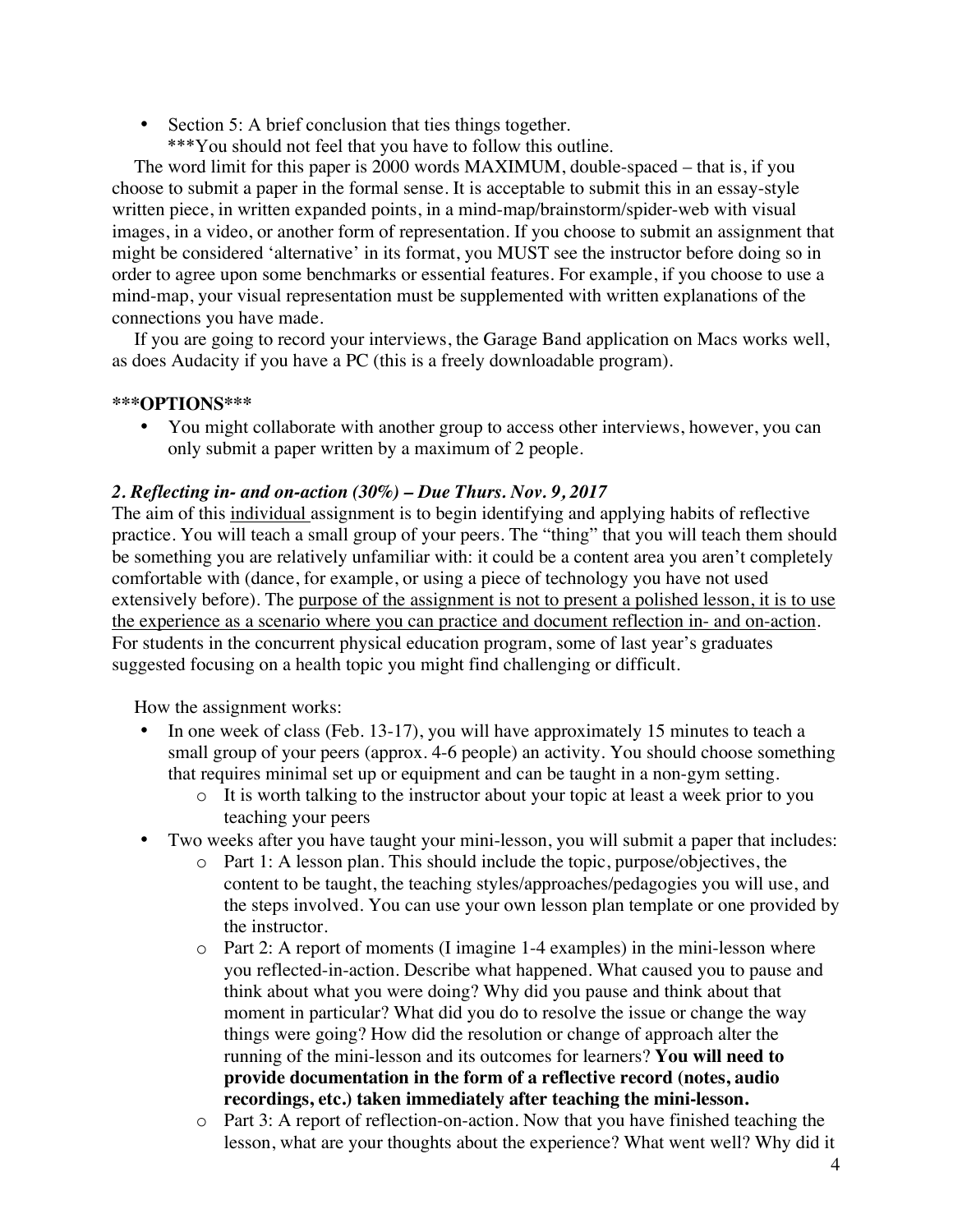go well? What would you change if you were to teach this again? How and why would you change it?

o Part 4: A summarizing section that describes what you have learned about reflecting-in- and on-action as a result of completing this assignment. You should also include in this section a brief discussion of what you have learned about teaching and learning as a result of this assignment in this section.

The word limit for this paper is 1500 words MAXIMUM, double-spaced – that is, if you choose to submit a paper in the formal sense. It is acceptable to submit this in an essay-style written piece, in written expanded points, in a mind-map/brainstorm/spider-web with visual images, in a video, or another form of representation. If you choose to submit an assignment that might be considered 'alternative' in its format, you MUST see the instructor before doing so in order to agree upon some benchmarks or essential features. For example, if you choose to use a mind-map, your visual representation must be supplemented with written explanations of the connections you have made.

## *3. Reflecting on reflecting (30%) – Due Mon. Dec. 4 2017*

In this partnered assignment, you are being asked to reflect on the reflective processes we have engaged in for this class. As a necessary part of this assignment you will also **reconsider your vision** of professional practice (i.e., what you submitted for the first assignment) now that you have completed the course. You should refer to your other assignments to highlight those parts of your vision that have changed and those that have stayed the same. What was it that caused a shift or reaffirmed your original position? (You could refer to an instance in Assignment 2 as an example, or a specific moment in class). **Because of this, you will need to provide documentation in the form of a reflective record (notes, audio recordings, etc.) taken during the term: See Evaluation Criterion #4.**

There are several steps needed to complete this assignment:

- First, find a partner with whom you feel comfortable working. THIS SHOULD BE SOMEONE DIFFERENT FROM THE PERSON YOU WORKED WITH IN ASSIGNMENT #1. You need to be honest and open in describing your thoughts for this assignment, so it pays to select someone that you know and/or trust.
- Second, with your partner develop some interview questions that will help both of you describe your experiences of this course. These should be open-ended (i.e., not answerable as yes/no) and during the interviews you should be prepared to probe (e.g., can you tell me more about that? Why do you think that? Can you provide some examples? How did that make you feel?)
- Third, interview each other, recording the interviews (you should think of the interview more as a conversation rather than a journalistic-type interview – see probe questions above). You could also interview each other via email, or a combination of the two. Some of the questions you might ask one another include:
	- What have you learned about teaching/coaching, about yourself as a person, yourself as an emerging professional?
	- What you have learned about reflective practice for teachers and coaches? Do your experiences resonate with what people have said in the literature or are they different? Why? Provide some examples.
	- Was there anything that was particularly instructive, or particularly discomforting in the course? Was there a critical incident?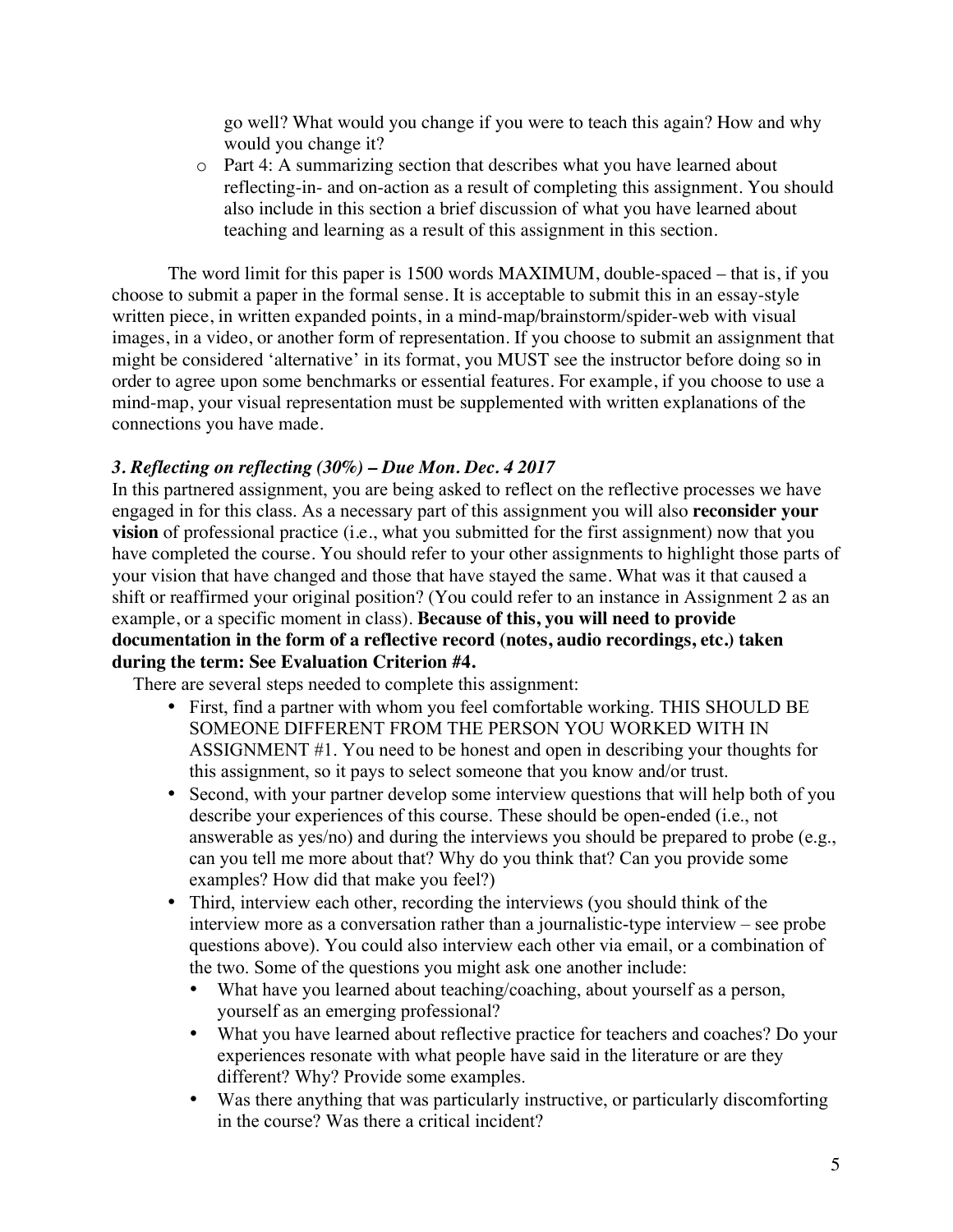- Was there anything in the course that was affirming?
- Did anything surprise you?
- What might now seem obvious that may not have been obvious before?
- Is there anything that is discomforting about being an emerging professional?
- Has there been a change in your view of the processes of being and becoming a teacher or coach?
- What do you see as your strengths and weaknesses as a teacher/coach?
- What are your thoughts on the importance of becoming a reflective practitioner?
- Fourth, listen to the interviews and write down excerpts/quote that you feel are important, insightful, or that capture an important descriptive moment.
- Fifth, work with your partner to identify some common themes AND some differences in opinion. This should not be thought about as disagreements but rather how one person found an experience more (or less) beneficial or powerful than the other, and explaining why.
- Sixth, use excerpts from your reflective records (notes, journal entries, audio recordings) to support your claims. These will serve as evidence for the statements you are making.
- Seventh, write the paper together. There are several ways to do this. You could both sit down at the computer together, or one person could do one section and the other person another. It doesn't matter, as long as you both feel that the final product fairly and accurately represents the thoughts, ideas, experiences, and opinions of both of you.

My suggestion is to structure the paper in the following way:

- Section 1: A brief introduction for the assignment, including a quick summary of what you will discuss in your paper
- Section 2: An analysis/discussion of prominent issues, incidents, or ideas that were raised during the course. What happened and when? Why does it stand out to you? \*\*\* You need to draw directly from class-based experiences in this part of the assignment. Better assignments will contain personal reflections recorded during the term.
- Section 3: An analysis/discussion of clear and explicit links to learning about yourselves/each other that has occurred from writing this paper.
- Section 4: An analysis/discussion of clear and explicit links to learning about reflective practice, physical education, and youth sport that has occurred from writing this paper.
- Section 4: A brief conclusion that ties things together.

The word limit for this paper is 2000 words MAXIMUM, double-spaced – that is, if you choose to submit a paper in the formal sense. It is acceptable to submit this in an essay-style written piece, in written expanded points, in a mind-map/brainstorm/spider-web with visual images, in a video, or another form of representation. If you choose to submit an assignment that might be considered 'alternative' in its format, you MUST see the instructor before doing so in order to agree upon some benchmarks or essential features. For example, if you choose to use a mind-map, your visual representation must be supplemented with written explanations of the connections you have made.

If you are going to record your interviews, the Garage Band application on Macs works well, as does Audacity if you have a PC (this is a freely downloadable program).

## *4. Documenting your thinking (10%) – Due throughout the term*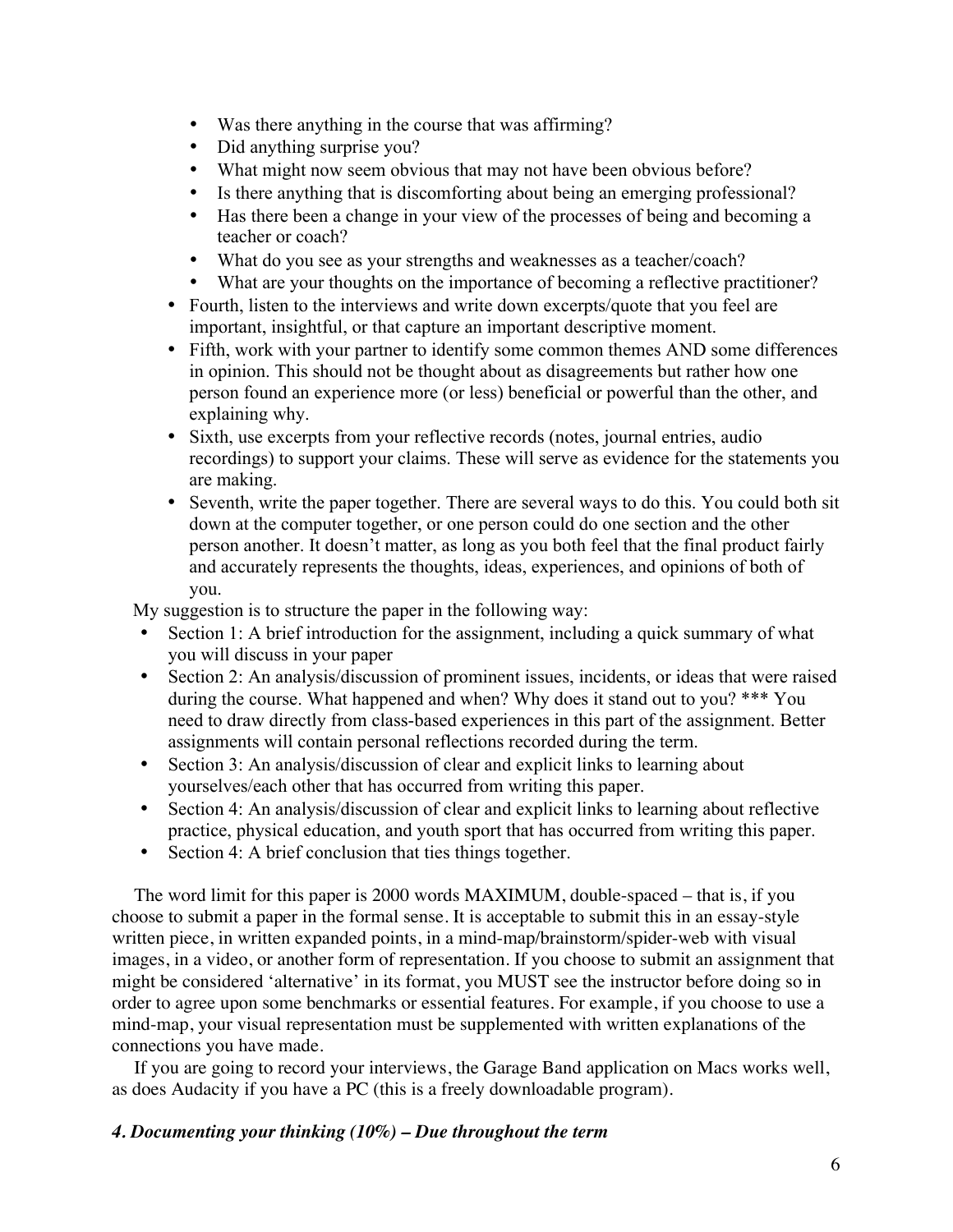One of the goals of this course is to promote reflective practice as a habit that practitioners engage in consistently and systematically to better understand their practice. To this end, throughout the course you will be expected to engage in consistent and systematic reflection to demonstrate how you have documented your thinking about experiences in and beyond the course.

There are several steps needed to complete this part of the course evaluation:

- You must log at least four (4) reflective entries on Sakai throughout the term, with each being approximately 300 words (minimum 250 words).
- There needs to be at least one week between each entry (i.e., you cannot log your 4 entries in the last week).
- Your reflections can be on moments from your experience as a learner in some situation (e.g., as a student in school or university, as a client in a clinical setting, as an athlete in youth sport) and/or in relation to a topic in the course.
- In your reflections, you should think of asking yourselves the following types of questions:
	- o Provide a rich description of the situation you are reflecting on: What was the setting? Who was there (use pseudonyms to respect the rights to privacy of others)? What was happening? How were you feeling?
	- o What has sparked the reflection on this particular moment? Was it learning or engaging with something new? Was it talking to someone about an experience you or they had? Was it something emotional?
	- o How have you come to gain insights or to see something differently (i.e., reframed) from reflecting on the situation? What have you learned as a result of the reflective process?
	- o Were there moments in the situation where you felt something unjust was occurring? (e.g., was someone being excluded intentionally or unintentionally?)

These points and questions by no means capture all you can consider. You are free to take the reflections in whatever direction you need to access and document your thinking and any new insights gained.

## **IMPORTANT: WHILE THIS REFLECTIVE SPACE IS PROVIDED FOR YOU TO EXPLORE YOUR THINKING AND EMOTIONS, PLEASE DO NOT INCLUDE INFORMATION AND/OR MATERIAL YOU FEEL IS TOO EMOTIONAL, SENSITIVE OR INCRIMINATING OF YOURSELF OR OTHERS.**

## **Academic Integrity**

Academic integrity is a core value of the academic mission of Brock University, defined as the pursuit of knowledge and scholarship through the provision of academic programs and a learning environment of the highest quality. It is in the interest of the University's academic mission that every student adheres to the highest standards of scholarly integrity. As such, academic dishonesty is taken very seriously and will not be tolerated.

Academic dishonesty, defined as academic misconduct, consists of misrepresentation by deception or by other fraudulent means and can result in serious consequences, e.g., lower grade or failure on the assignment or examination, failure in the course, suspension from the University for a definite period, notation on the student's official transcript, or withholding or rescinding a Brock University degree or certificate.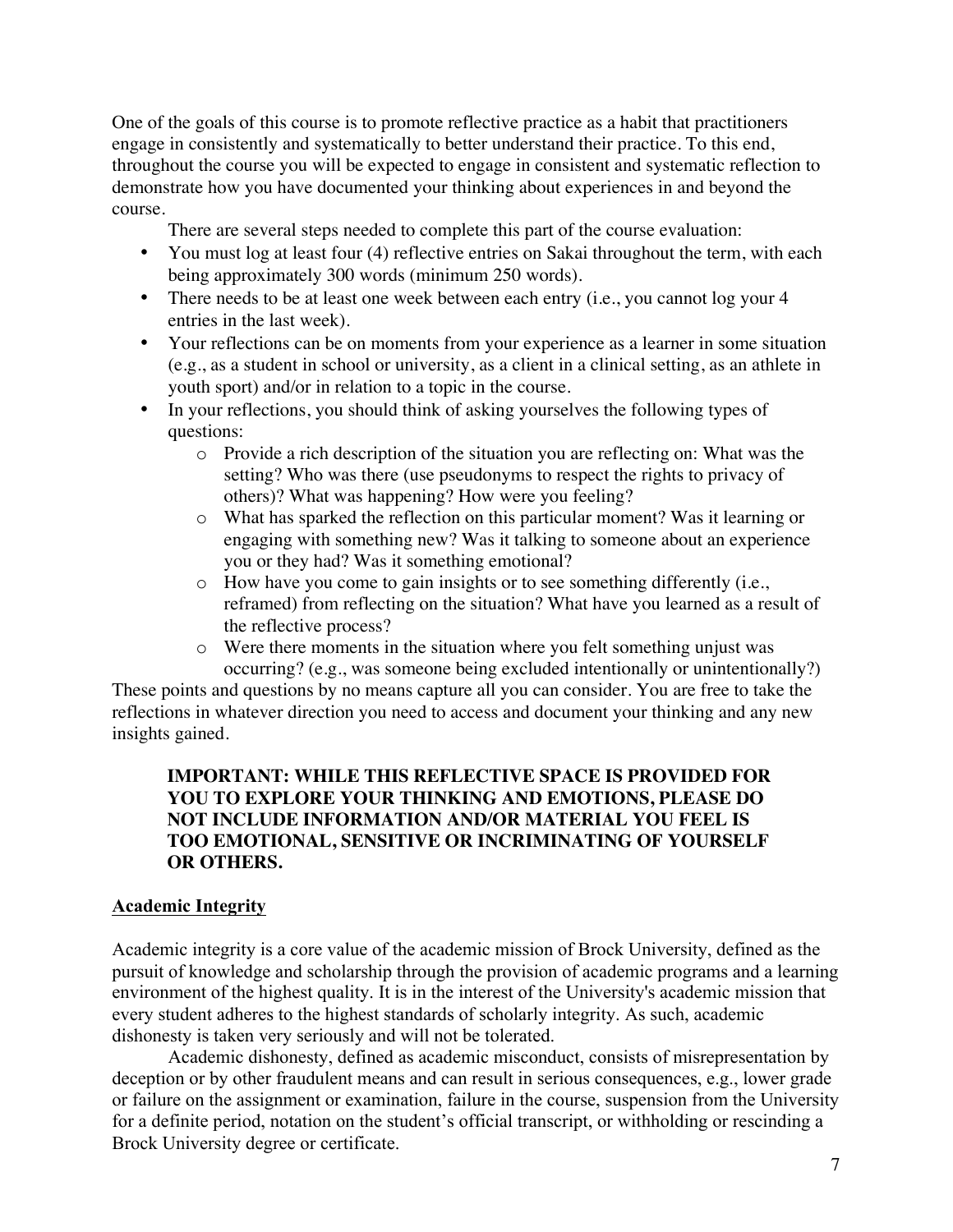It is your responsibility to understand what constitutes academic misconduct. For information on the various kinds of academic dishonesty please refer to the current Brock University Undergraduate Calendar. (http://www.brocku.ca/webcal/current/undergrad/areg.html)

The following illustrates *only four examples* of academic dishonesty:

- 1. Plagiarism; defined as presenting work done (in whole or part) by someone else as if it were one's own, or for which other credit has been obtained e.g., using direct quotations or large sections of paraphrased material without acknowledgement.
- 2. Improper collaboration, e.g., copying from another student, or making information available to other students knowing that this is to be submitted as the borrower's own work.
- 3. Impersonation, copying or using unauthorized aids in tests and examinations.
- 4. Obtaining medical or other certificates under false pretenses.

## **Services for students with disabilities**

As part of Brock University's commitment to a respectful work and learning environment, the University will make every reasonable effort to accommodate al members of the University community with disabilities. If you require academic accommodations related to a permanent disability to participate in this course, you are encouraged to contact the Student Development Centre ( $ST400 - 4<sup>th</sup>$  Floor Schmon Tower ext. 5484) and also discuss these accommodation(s) with the professor.

## **Important Dates**

- The instructor will communicate a minimum of 15% of the final course grade to all students registered in this course no later than the week prior to the last date for withdrawal without academic penalty (that is, by Nov. 5, 2017).
- **Tuesday, September 19<sup>th</sup>, 2017:** Last day for Duration 2 late registration and course changes without permission of the instructor. Brock Registration System closes for duration 3 adds; last day to drop courses without financial penalty. After this date, manual course change requests are required.
- **Monday, November 6<sup>th</sup>, 2017**: Last date for withdrawal without academic penalty and last day to change from credit to audit status for Duration 2 courses without academic penalty.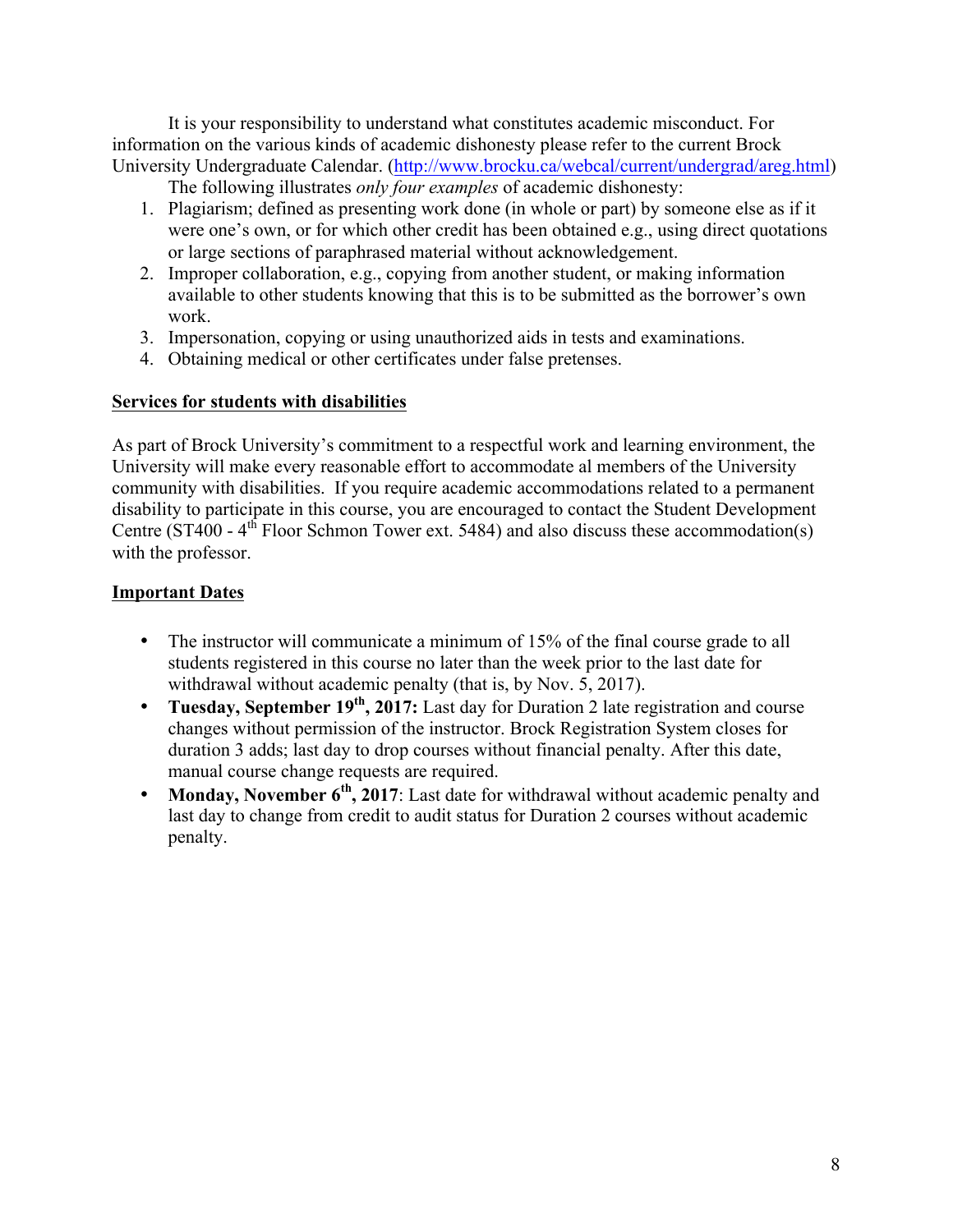| <b>Class Dates:</b> | Topic:                                                                                                                                | <b>Tentative List of Readings</b><br>(authors and titles):                                                                                                                                                                                             | Notes:                                                                                                                                            |
|---------------------|---------------------------------------------------------------------------------------------------------------------------------------|--------------------------------------------------------------------------------------------------------------------------------------------------------------------------------------------------------------------------------------------------------|---------------------------------------------------------------------------------------------------------------------------------------------------|
| Sept. 7             | What does it mean to be reflective?<br>Reflecting-in-action and on-action                                                             | Tsangaridou & O'Sullivan<br>1997 (pp. 2-4, pp. 7-20:<br><b>Results &amp; Discussion)</b><br><b>Smagorinsky et al 2015</b><br>$(pp. 285-287)$<br>Standal & Møe 2006 (pp.<br>220-1, 222-28)                                                              |                                                                                                                                                   |
| Sept. 11 & 14       | How do I engage in reflective practice?<br>Engaging with others; Documenting your thinking                                            | Rovegno 1992<br><b>Guest Speakers: TBC</b>                                                                                                                                                                                                             |                                                                                                                                                   |
| Sept. 18 & 21       | What benefits can I attain from being reflective?<br>The importance of reflecting in different types of<br>professional practice      | One of:<br>Attard & Armour, 2005 (PE)<br>Clouder 2000 (Physio)<br>Irwin et al. 2004 (Coaching)<br>Mann et al. 2009 (Health<br>Professions)                                                                                                             | Tues. Sept. 19 is the last<br>day to drop this course<br>without financial<br>penalty.                                                            |
| Sept. 25 & 28       | Why teach or coach? Why be a teacher or coach?:<br>Developing a vision for professional practice<br>based on reflection               | Pike & Fletcher (2014)<br>(Teaching)<br>Jones, et al. (2002)<br>(Coaching)                                                                                                                                                                             |                                                                                                                                                   |
| Oct. 2 & 5          | Reflection-in-action in the gym: A practical<br>example of aligning beliefs and actions in<br>professional practice                   | No reading                                                                                                                                                                                                                                             | Vision for prof.<br>practice assignment<br>due $(Oct. 5)$<br>Classes will be<br>conducted in WC Davis<br>or Ian Beddis Gym this<br>week (TBC).    |
| Oct. 16 & 19        | Reflecting on foundations of professional practice:<br>Relationships, rapport, community                                              | Fletcher & Baker, 2015                                                                                                                                                                                                                                 | Oct. 9-13 is reading<br>week.                                                                                                                     |
| Oct. 23 & 26        | Reflecting-in and on-action in class.<br>Peer teaching of mini-lessons                                                                | No reading                                                                                                                                                                                                                                             |                                                                                                                                                   |
| Oct. 30 & Nov. 2    | Reflecting on foundations of professional practice:<br>Power, authority, and discipline                                               | Cothran, Kulinna, &<br>Garrahy (2003)                                                                                                                                                                                                                  |                                                                                                                                                   |
| Nov. 6 & 9          | Who do you teach? Reflecting on interactions with<br>others and their backgrounds                                                     | <b>Jigsaw Activity:</b><br>Gender: Enright and<br>O'Sullivan (2010); Tischler<br>and McCaughtry (2011)<br>Race/Ethnicity: Halas<br>$(2011)$ ; Dagkas et al $(2011)$<br>Ability: Hay and Hunter<br>(2006)<br>Social class: Quarmby and<br>Dagkas (2012) | Reflecting-in- and on-<br>action assignment due<br>(Nov. 9)<br>Mon. Nov. 6 is the last<br>day to drop this course<br>without academic<br>penalty. |
| Nov. 13 & 16        | Reflecting on foundations of professional practice:<br>What learners find meaningful in their physical<br>activity experiences Part I | Beni, et al. 2015                                                                                                                                                                                                                                      |                                                                                                                                                   |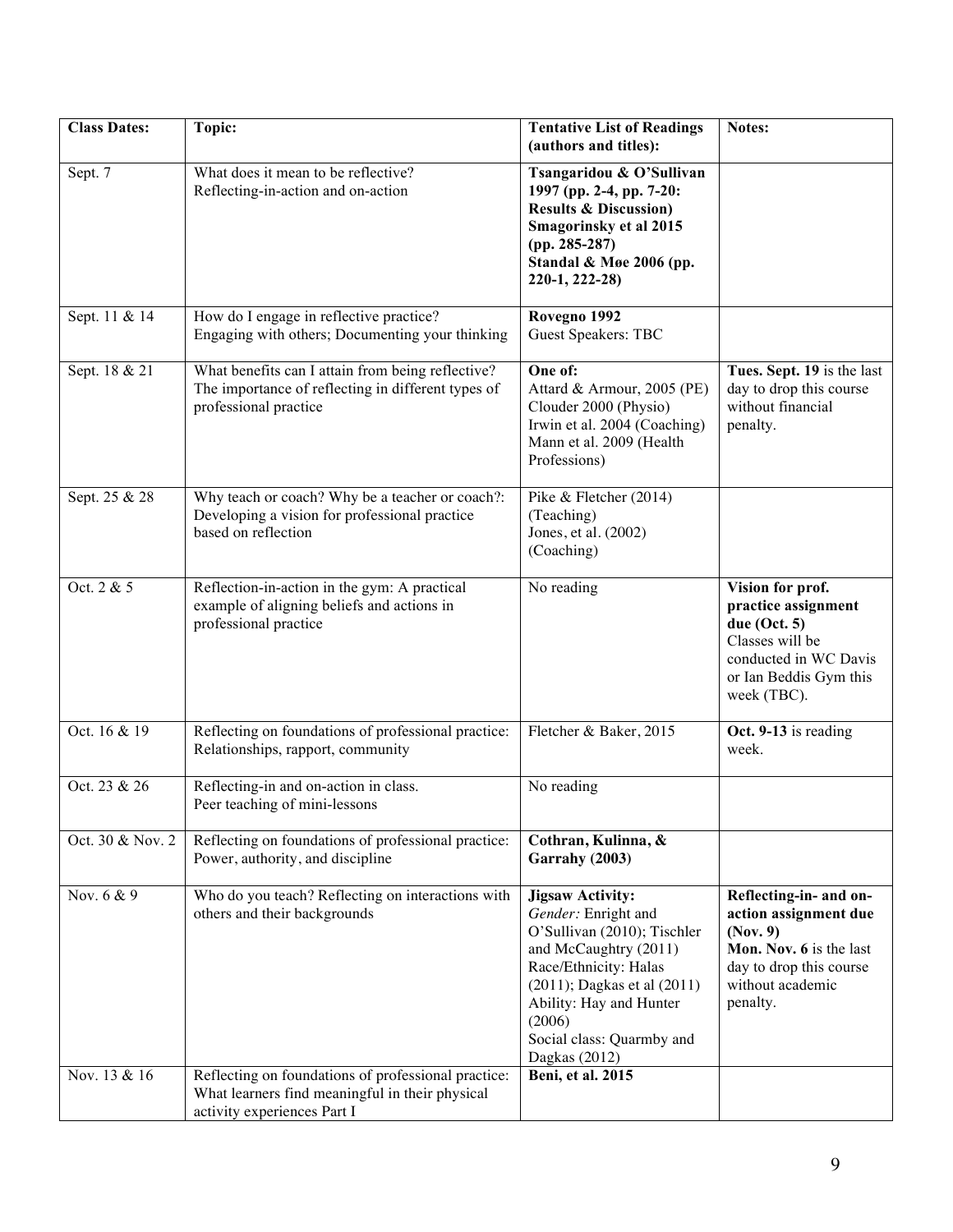| Nov. $20 & 23$ | Reflecting on what is important: What learners<br>find meaningful in their physical activity<br>experiences Part II | Cothran 2013<br>Kretchmar 2000 |                                                       |
|----------------|---------------------------------------------------------------------------------------------------------------------|--------------------------------|-------------------------------------------------------|
| Nov. $27 & 30$ | Reflecting on the future: Developing a<br>professional identity                                                     | Kosnik & Beck, Ch. 6           |                                                       |
| Dec. 4         | TBA                                                                                                                 |                                | Reflecting on reflecting<br>assignment due (Dec.<br>4 |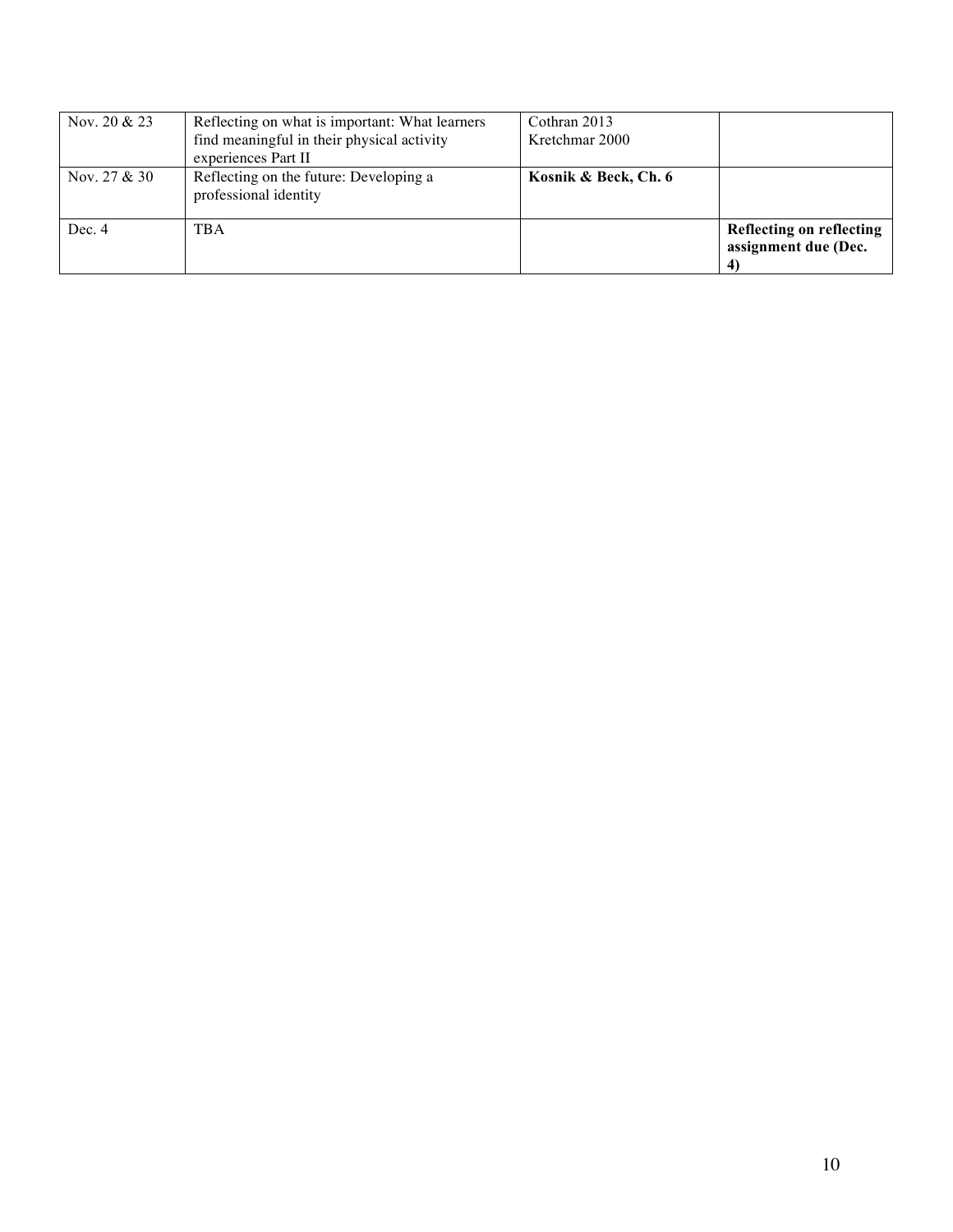#### **Bibliography**

- Attard, K. & Armour, K. M. (2005). Learning to become a professional: Reflections on one year of teaching. *European Journal of Teacher Education, 28,* 195-207.
- Beni, S., Fletcher, T., & Ní Chróinín, D. (in press). How young people make meaning in physical education and youth sport. *Quest.*
- Clouder, L. (2000). Reflective practice in physiotherapy education: A critical conversation. *Studies in Higher Education, 25*(2), 211-223.
- Cothran, D. J. (2013). "And I hope you see things that startle you": What students can teach us about physical education. *Kinesiology Review, 2,* 76-80.
- Cothran, D. J., Kulinna, P. H. & Garrahy, D. A. (2003). "This is kind of giving a secret away…": Students' perspectives on effective class management. *Teaching & Teacher Education, 19,* 435-444.
- Dagkas, S., Benn, T. & Jawad, H. (2011). Multiple voices: Improving participation of Muslim girls in physical education and school sport. *Sport, Education & Society, 16,* 223-239.
- Enright, E. & O'Sullivan, M. (2010). "Can I do it in my pyjamas?" Negotiating a physical education curriculum with teenage girls. *European Physical Education Review, 16,* 203- 222.
- Fletcher, T. & Baker, K. (2014). Prioritising classroom community and organisation in physical education teacher education. *Teaching Education.* 19pp. iFirst: http://www.tandfonline.com.proxy/doi/full/10.1080/10476210.2014.957667
- Halas, J. (2011). Aboriginal youth and their experiences in physical education: "This is what you've taught me". *PHENex Journal, 3*(2), 1-23.
- Hay, P. J. & lisahunter. (2006). "Please Mr Hay, what are my poss(abilities)?" Legitimation of ability through physical education practices. *Sport, Education & Society, 11*, 293-310.
- Irwin, G., Hanton, S., & Kerwin, D. (2004). Reflective practice and the origins of elite coaching knowledge. *Reflective Practice, 5*(3), 425-442.
- Jones, R. L., Armour, K. M., & Potrac, P. (2002). Understanding the coaching process: A framework for social analysis. *Quest*, *54*(1), 34-48.
- Korthagen, F. A. J., Loughran, J. J., & Russell, T. (2006). Developing fundamental principles for teacher education programs and practices. *Teaching & Teacher Education, 22,* 1020- 1041.
- Kosnik, C. & Beck, C. (2011). *Teaching in a nutshell.* London: Routledge.
- Kretchmar, R. S. (2000). Movement subcultures: Sites for meaning. *Journal of Physical Education, Recreation & Dance, 71*(5), 19-25.
- Mann, K., Gordon, J., & MacLeod, A. (2009). Reflection and reflective practice in health professions education. *Advances in Health Science Education, 14,* 595-621.
- Pike, S., & Fletcher, T. (2014). Pike, S., & Fletcher, T. (2014). A review of research on physical education teacher socialization from 2000-2012. *Revue phénEPS/PHEnex Journal*, *6*(1): http://ojs.acadiau.ca/index.php/phenex/article/view/1536
- Quarmby, T., & Dagkas, S. (2013). Locating the place and meaning of physical activity in the lives of young people from low-income, lone-parent families. *Physical Education and Sport Pedagogy*, *18*(5), 459-474.
- Smagorinsky, P., Shelton, S. A., & Moore, C. (2015). The role of reflection in developing eupraxis in learning to teach English. *Pedagogies: An international journal, 10*(4), 285- 308.
- Standal, Ø. F., & Moe, V. F. (2013). Reflective practice in physical education and physical education teacher education: A review of the literature since 1995. *Quest*, *65*(2), 220-240.